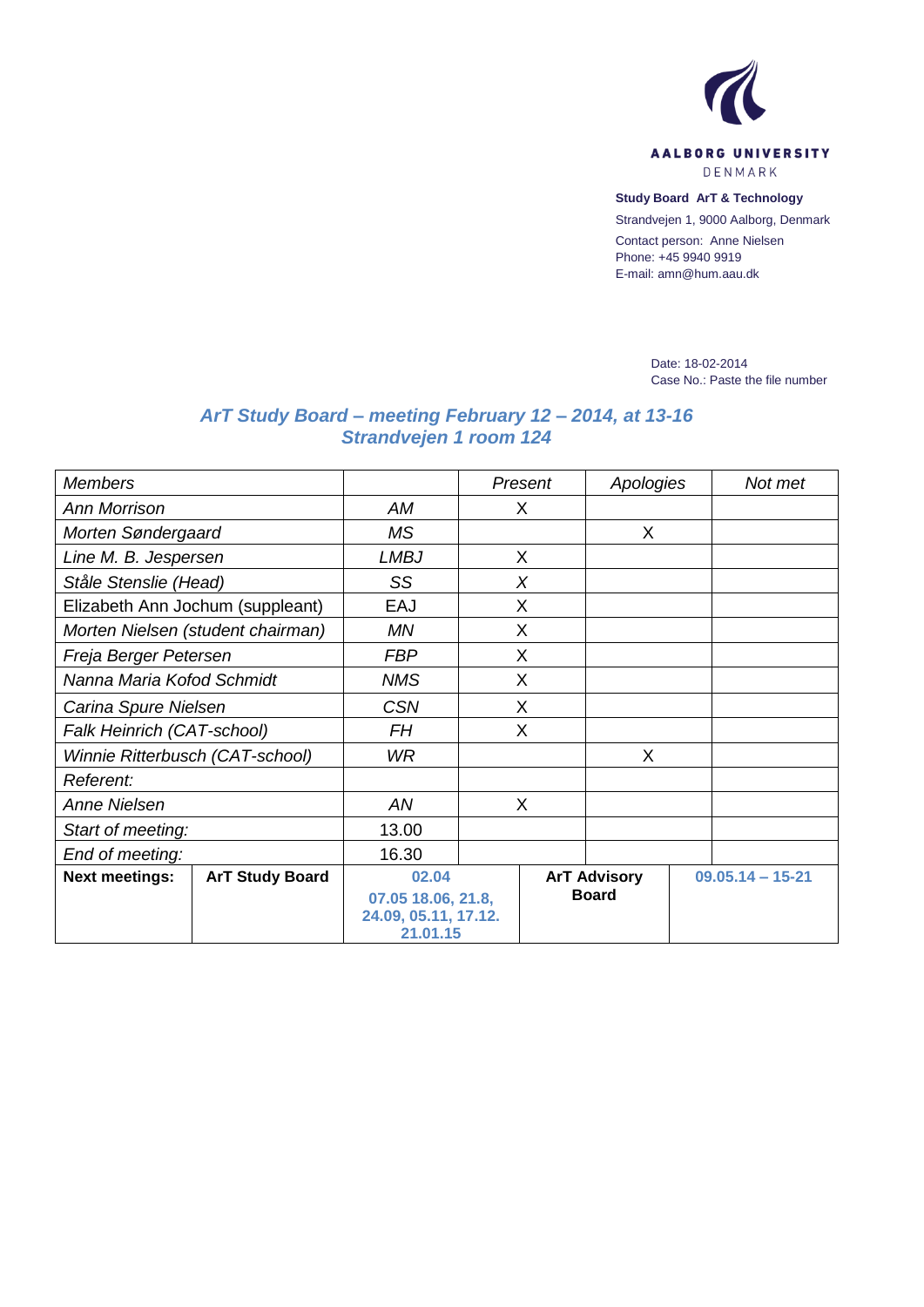

| 1. | Approval of Agenda.                                                                                                                                                                                                                                  |
|----|------------------------------------------------------------------------------------------------------------------------------------------------------------------------------------------------------------------------------------------------------|
|    | The Agenda was changed to this:                                                                                                                                                                                                                      |
|    | 4. Group size                                                                                                                                                                                                                                        |
|    | 5. semester guides                                                                                                                                                                                                                                   |
|    | 6. one semester coordinator                                                                                                                                                                                                                          |
|    | 7. art brochure                                                                                                                                                                                                                                      |
|    | 8. collaboration with external partners                                                                                                                                                                                                              |
|    | 9. suggestion for the new 1. Semester                                                                                                                                                                                                                |
|    | 10. evaluation                                                                                                                                                                                                                                       |
|    | 11. video competition                                                                                                                                                                                                                                |
|    | 12 Any further business                                                                                                                                                                                                                              |
| 2. | Approval of Minutes - meeting January 15, 2014.                                                                                                                                                                                                      |
|    |                                                                                                                                                                                                                                                      |
|    | Minutes were approved.                                                                                                                                                                                                                               |
| 3. | <b>Announcements:</b>                                                                                                                                                                                                                                |
|    | News from Head of Study Board (SS)                                                                                                                                                                                                                   |
|    | <b>Budget</b>                                                                                                                                                                                                                                        |
|    | Cutback of 14% in our hour Budget (all study boards have had this cutback).<br>7.313 hours of total for 2014. The CAT-school has decided that ArT gets 500 hours extra. The total<br>sum should then be 7.813. Falk will double check the final sum. |
|    | The budget has now been made on the amount of students:                                                                                                                                                                                              |
|    | Spring 2014 - 87 (Art2 - 32, ArT4 - 24, ArT6 - 31)<br>$\overline{\phantom{a}}$                                                                                                                                                                       |
|    | Fall 2014 - 95 (ArT1 - 45, ArT3 - 30, ArT5 - 20)                                                                                                                                                                                                     |
|    | Relate News (SS)                                                                                                                                                                                                                                     |
|    | Relate has sent applications for the departments for a budget. Still no response on that and we are                                                                                                                                                  |
|    | waiting.                                                                                                                                                                                                                                             |
|    | News from CAT-School (FH)                                                                                                                                                                                                                            |
|    | Semester evaluation Fall 2013.                                                                                                                                                                                                                       |
|    | Send the result to the coordinators to make a summery to the ArT board to approve (AN).<br>Joint Master Degree - Media ArT History/Media ArT Cultural - with University in Wienna, University in                                                     |
|    | Twente and AAU, HUM-INF and ArT.                                                                                                                                                                                                                     |
|    | To start up in September 2015.                                                                                                                                                                                                                       |
|    | FH will ask for information from ArT later on.                                                                                                                                                                                                       |
|    | New Collaboration is being discussed between Instanbul, Wien, Shanghai and AAU.                                                                                                                                                                      |
|    | <b>News from Students Representative</b>                                                                                                                                                                                                             |
|    | Feb. 28 - Fastelaynsfest in room 101.                                                                                                                                                                                                                |
|    | News from Study Counselors (MN/NMKS)                                                                                                                                                                                                                 |
|    | March 5, Open house in KS3.                                                                                                                                                                                                                          |
| 4. | Group size for 6. Semester. Can there be more than 3 students to a group?                                                                                                                                                                            |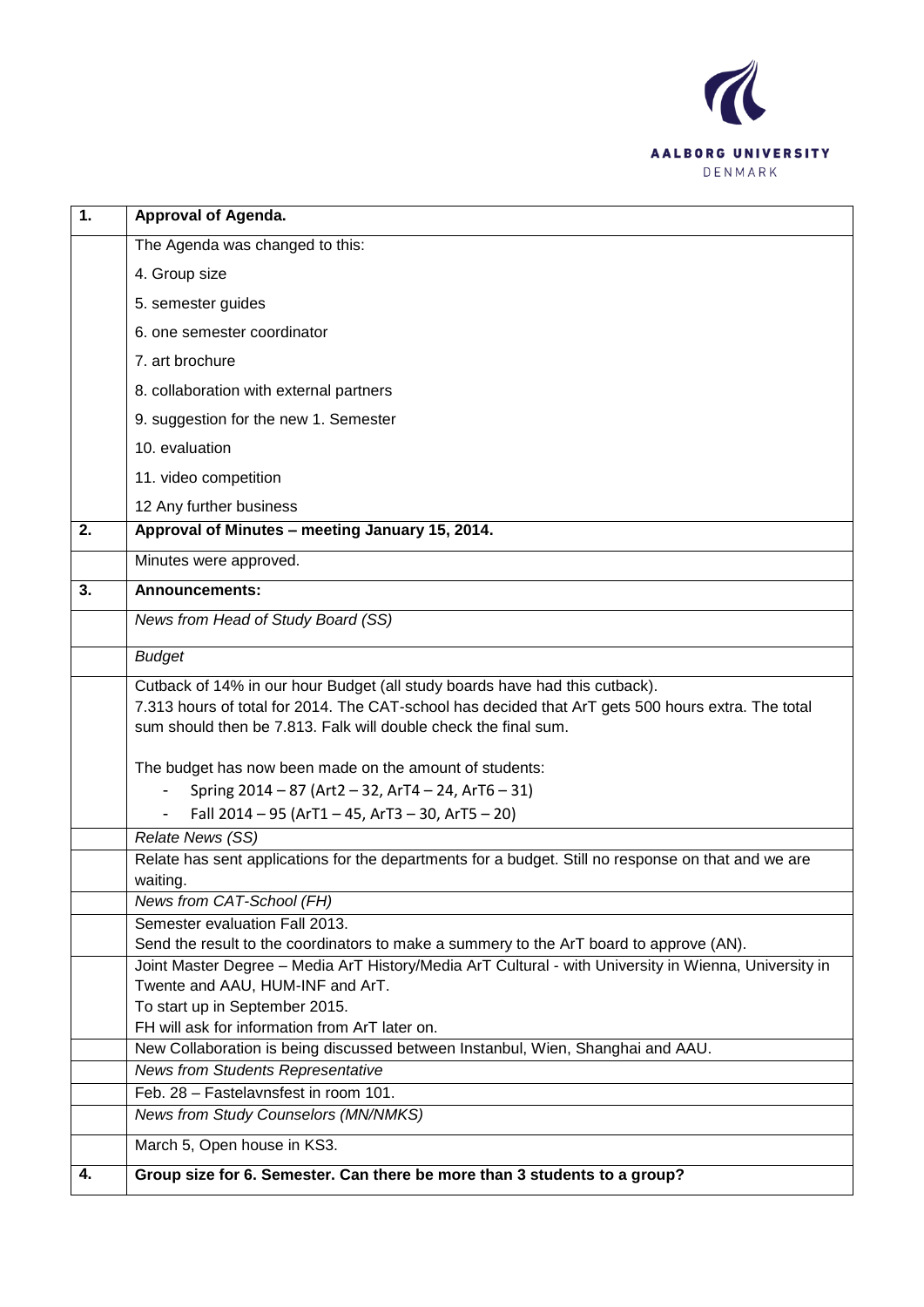

|      | It is written in the study regulation that the amount of students at BA is max 3 students.                                                                       |
|------|------------------------------------------------------------------------------------------------------------------------------------------------------------------|
|      | The group can get dispensation from the head of study if necessary.                                                                                              |
|      | The head of study must approve every group description - and can also accept group size.                                                                         |
|      | March 1 is the deadline for handing in problem formulation.                                                                                                      |
|      | If group size is larger than 5 the head can give dispensation – normal size will be 3-5.                                                                         |
| 4 a. | <b>Strategy and action plan (MS/MN)</b>                                                                                                                          |
|      | Kompetence profile – from the Art Advisory Board (from last meeting) (MS/MN)                                                                                     |
|      | Postponed for next meeting                                                                                                                                       |
| 5.   | Semester guides spring 2014                                                                                                                                      |
|      | ArT2 - ArT4 - ArT6 (to be approved with all descriptions)                                                                                                        |
|      | Template was supposed to fit into moodle. But it doesn't and it is very frustrating.                                                                             |
|      | FH will bring it back to the HUM-FAK with our comments.                                                                                                          |
|      | The Semester Guide is needed as a formal document - that's why it has to be done every semester                                                                  |
|      | and it has to be put into the model as well.                                                                                                                     |
|      | Decision: ArT uses the new template – and add a photo at the first page.                                                                                         |
|      |                                                                                                                                                                  |
|      | ArT2: Approved.                                                                                                                                                  |
|      | ArT4: Approved.                                                                                                                                                  |
|      | ArT6: Still missing some descriptions on modules and courses. (It has been decided to hire an external<br>to the specific module $-$ it will be filled in asap). |
|      | Dates for hand-in and exams are missing. AN put it into the Semester Guide.                                                                                      |
|      |                                                                                                                                                                  |
|      | It was accepted because the academic content is OK. SS will contact the coordinator with the com-                                                                |
|      | ments from the ArT board.                                                                                                                                        |
|      | FH suggest that all teachers and supervisors meet once a year to discuss and approve the semester<br>theme for each semester.                                    |
|      |                                                                                                                                                                  |
|      | Invite the semester coordinators to the Art board meeting to discuss the semester guide before it is                                                             |
|      | approved at the board.                                                                                                                                           |
|      | Semester Guides must be handed-in to the ArT board in March and October                                                                                          |
| 6.   | One semester coordinator for all semesters + one artistic responsible setting the artistic agen-                                                                 |
|      | da.                                                                                                                                                              |
|      | SS's proposal about one coordinator for all semesters (and one artistic coordinator at each semester)                                                            |
|      | was discussed.                                                                                                                                                   |
|      |                                                                                                                                                                  |
|      | The purpose is:                                                                                                                                                  |
|      | to get an overview of the study with all modules and courses                                                                                                     |
|      | to be sure that there is a development of content at each semester                                                                                               |
|      | to set an artistic topic (together with the main artistic person)                                                                                                |
|      | The coordinator must be an assisting professor – and it is not possible at the moment because of the                                                             |
|      | staffing problems.                                                                                                                                               |
|      | It was suggested that SS arrange a meeting with all former coordinators to discuss and find the best                                                             |
|      | solution for ArT - be ensured that the courses are linked throughout the program, and make a progres-                                                            |
|      | sion. The ArT board decides the theme for every semester to avoid larger changing when the semester                                                              |
|      | starts.                                                                                                                                                          |
|      | Make learning goals within these areas: Philosophy, Artistic and Technical, and describe what we want                                                            |
|      | the students to be good at. All this is to be discussed again - this was a starting discussion - to be con-                                                      |
|      | tinued at next meeting.                                                                                                                                          |
|      |                                                                                                                                                                  |